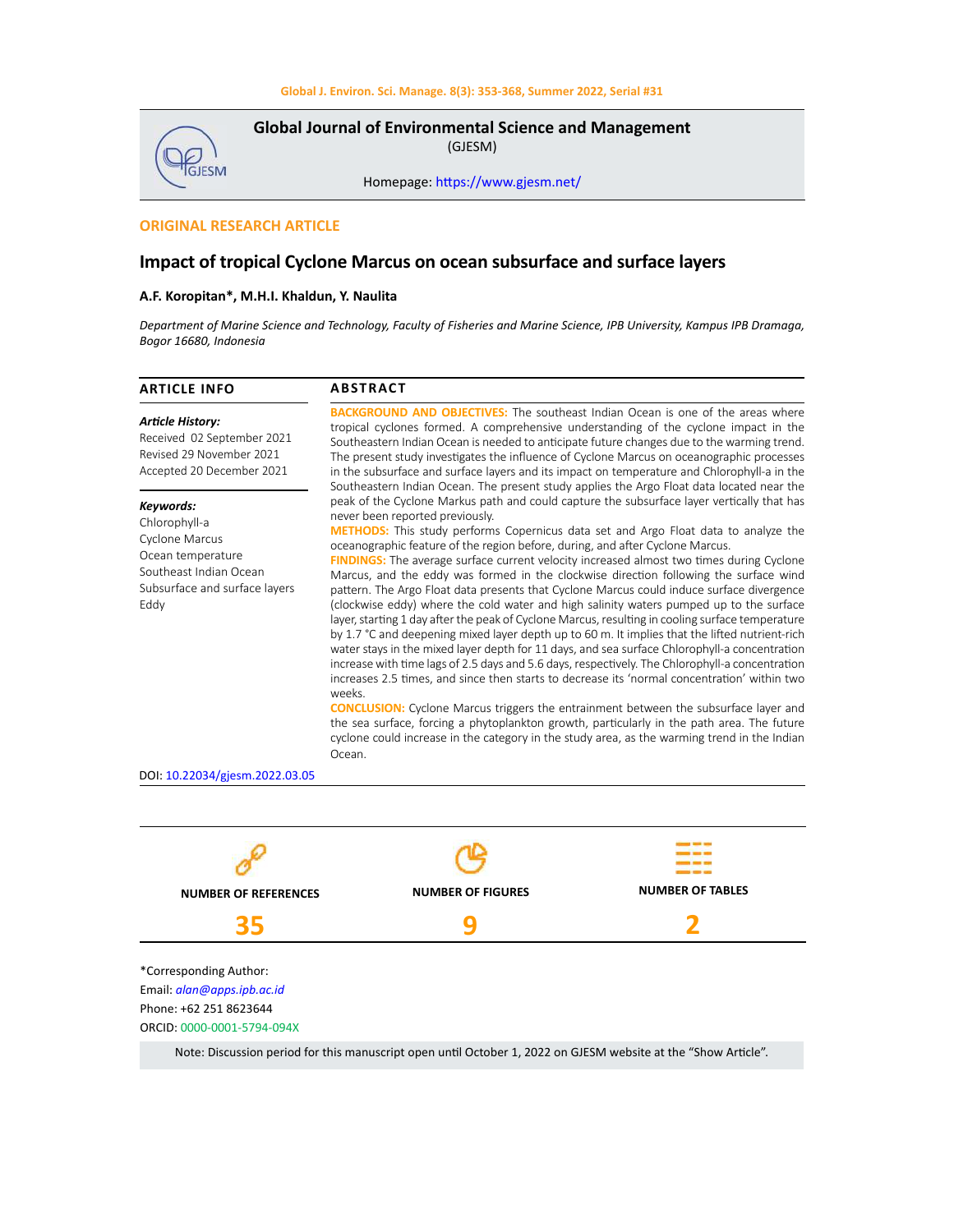#### **INTRODUCTION**

The Southeast Indian Ocean is one of the areas where tropical cyclones (TCs) formed. Generally, tropical cyclone seeds form in the Arafura Sea and the waters of Northern Australia, which continue to move southwest (Hoque *et al.*, 2017). The intensity of TCs will continue to move increasingly until their energy becomes extinct. The increase in cyclone intensity is forced by ocean temperature, where the relatively warm waters in the surface ocean could be a source of energy for TCs to maintain their existence (Pillay and Fitchett, 2021). The trend of the Indian Ocean warming, as reported by Roxy *et al.* (2015), is expected to affect the number and intensity of TCs. The temperature increase in a tropical ocean area could provide a low-pressure centre or a tropical depression that becomes the seed of TCs. A comprehensive understanding of the TCs impact in the Southeastern Indian Ocean is needed to anticipate future changes due to the warming trend. The negative impact of TCs, such as extreme weather, could cause material losses and casualties in the impacted coastal areas. Another encouraging impact was reported by Yu *et al.* (2013) that after the TCs Goni and Koppu, there was an increase in the abundance of fish offshore for up to eight days in the South China Sea. Yu *et al.* (2014) showed that TCs Chanthu, Vicente, and Kaitak could increase catch per unit effort (CPUE) for up to three weeks in the Northwest of the South China Sea. The increased CPUE is closely related to the increase in Chlorophyll-a (Chl-a) after TCs. A similar thing could happen in the Southeastern Indian Ocean. Previous studies suggested a decrease in temperature and an increase in primary productivity triggered by TCs. Lü *et al.* (2020) reported that the phenomenon was due to the vertical entrainment that pumped up the relatively cold and nutrient-rich waters from the subsurface to surface layers. TCs will form eddies in the surface ocean along the cyclone path. The pressure difference in the surface ocean due to the lower centre of the cyclone will be filled by a water mass from the subsurface to surface layers (upwelling). The upwelling implied ocean fertility. Chacko and Zimik (2018) revealed that TCs could affect a surface mixed layer down to 100 m depth. The biological responses in the surface ocean can be different along the cyclone path, depending on the upwelling magnitude and the availability of nutrients in the water. The increase in primary productivity

caused by TCs is temporary. After some time, primary productivity will decrease again at different intervals (Lü *et al.,* 2020). Comprehensive studies on the impact of TCs on ocean dynamics in the subsurface layer have been elaborated. The response of the water column in the subsurface was shown in the form of increasing mixed layer depth (MLD), which becomes deeper due to the turbulent mixing. Cyclone Phailin in the Bay of Bengal caused a MLD of 29 m (Vidya *et al.,* 2017). Cyclone Trami in the northwest Pacific Ocean showed a mixed layer change by 94 m (Chai *et al.*, 2021). A review paper by (Zhang, *et al*., 2021) highlighted that the upper ocean response usually recovers in several days to several weeks, depending on the intensity, translation speed and size of the TCs. Environmental parameters are also important, such as ocean stratification and eddies. The ocean dynamics in the subsurface layer of the Southeast Indian Ocean influenced by TCs still need to be studied further. Most of the previous studies only report the oceanographic processes in the surface, as presented in Tabel 1.

The impact of TCs is quite significant on the surface and subsurface layers. What are the oceanographic characteristics in subsurface and surface layers of the Southeast Indian Ocean during and after TCs? The mechanism and impact on oceanographic processes in the subsurface layer that affect Chl-a and temperature in the surface layer of the Southeast Indian Ocean have not been studied previously. The present study aims to investigate in detail the influence of Cyclone Marcus on oceanographic processes in the subsurface and surface layers and its impact on SST and surface Chl-a in the Southeastern Indian Ocean in 2018. The present study applies the Argo Float data, which has stations simultaneously near the peak of the Cyclone Markus path. The Argo Float data could capture the oceanographic processes in the subsurface layer vertically that has never been reported previously in the Southeastern Indian Ocean.

### **MATERIALS AND METHODS**

### *Description of the study area and data collection*

Tropical Cyclone Marcus was an intense tropical cyclone in 2018 with a category 5 *Saffir-Simpson* scale where the TCs data were collected from the Australian Bureau of Meteorology (BOM). Cyclone Marcus seedlings formed in northern Australian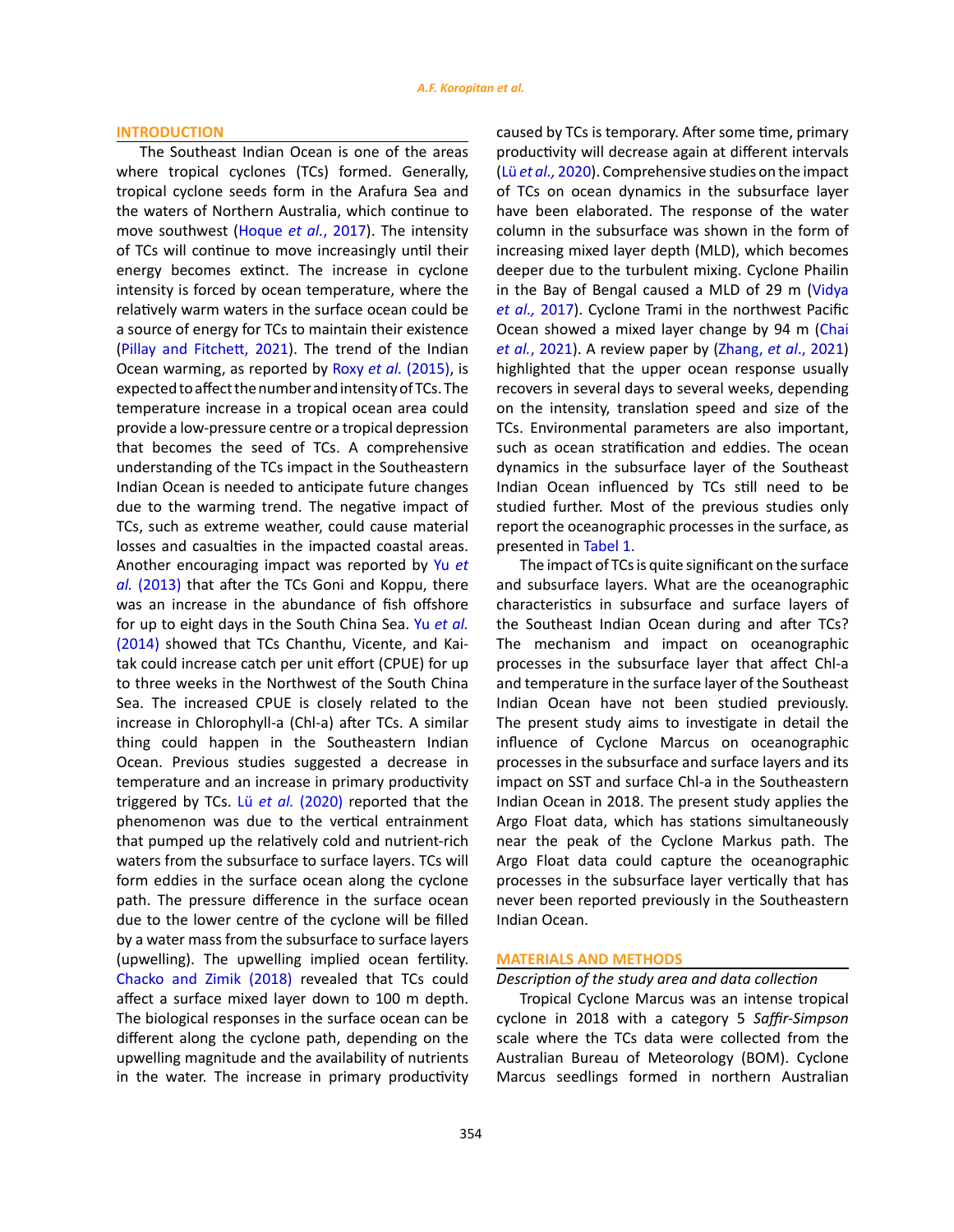waters on 14 March 2018 and became extinct on 24 March 2018. Information and images of the trajectory of Cyclone Marcus are shown in Fig. 1. This study used oceanographic data set or derivative works from Copernicus Marine Service Information. The SST data are adopted from the Operational Sea Surface Temperature and Sea Ice Analysis (OSTIA) data. OSTIA uses satellite data provided by Group for High-Resolution Sea Surface Temperature (GHRSST) using field observations and satellite data that uses infrared and microwaves to determine the SST data. The use of microwaves can overcome the effects of

| No.            | Tropical cyclones and<br>references    | Period                          | Category (Saffir-<br>Simpson scale) | Data Set                                                                                                                                                           | Findings (highlighted in the<br>abstract)                                                                       |
|----------------|----------------------------------------|---------------------------------|-------------------------------------|--------------------------------------------------------------------------------------------------------------------------------------------------------------------|-----------------------------------------------------------------------------------------------------------------|
| 1              | Ernie<br>(Efendi et al., 2018)         | 6-10 April<br>2017              | 4                                   | Sea Surface<br>Temperature (SST) and                                                                                                                               | SST decrease and Chl-a<br>increase after the cyclone.                                                           |
| $\overline{2}$ | Seroja<br>(Avrionesti et al., 2021)    | 4-12 April<br>2021              | $\overline{2}$                      | SST (satellite data), Chl-<br>a, MLD and sea surface<br>height (E.U. Copernicus<br><b>Marine Service</b><br>Information), sea<br>surface wind (satellite<br>data). | SST decrease, Chl-a increase,<br>sea surface height anomaly<br>decrease, and MLD increase<br>after the cyclone. |
| 3              | Seroja<br>(Setiawan et al., 2021)      | 4-12 April<br>2021              | $\overline{2}$                      | SST and Chl-a (satellite),<br>sea surface wind (Cross-<br><b>Calibrated Multi-</b><br>Platform).                                                                   | SST decrease and Chl-a<br>increase after the cyclone.                                                           |
| 4              | Cempaka<br>(Aditya et al., 2021)       | $25 - 27$<br>November<br>2017   | $\mathbf{1}$                        | SST and Chl-a (satellite),<br>sea surface wind (Cross-<br><b>Calibrated Multi-</b><br>Platform).                                                                   | SST decrease and Chl-a<br>increase after the cyclone.                                                           |
| 5              | Dahlia<br>(Aditya <i>et al.,</i> 2021) | 27<br>November to<br>2 December | $\overline{2}$                      | SST and Chl-a (satellite),<br>sea surface wind (Cross-<br><b>Calibrated Multi-</b>                                                                                 | SST decrease and Chl-a<br>increase after the cyclone.                                                           |





stations. The red box shows the study area indicating the highest intensity (low-pressure area) of Cyclone Marcus Fig 1**:** Path of Cyclone Marcus during 14-24 March 2018 and pressure (color in hPa), while the red dots indicate the position of Argo Float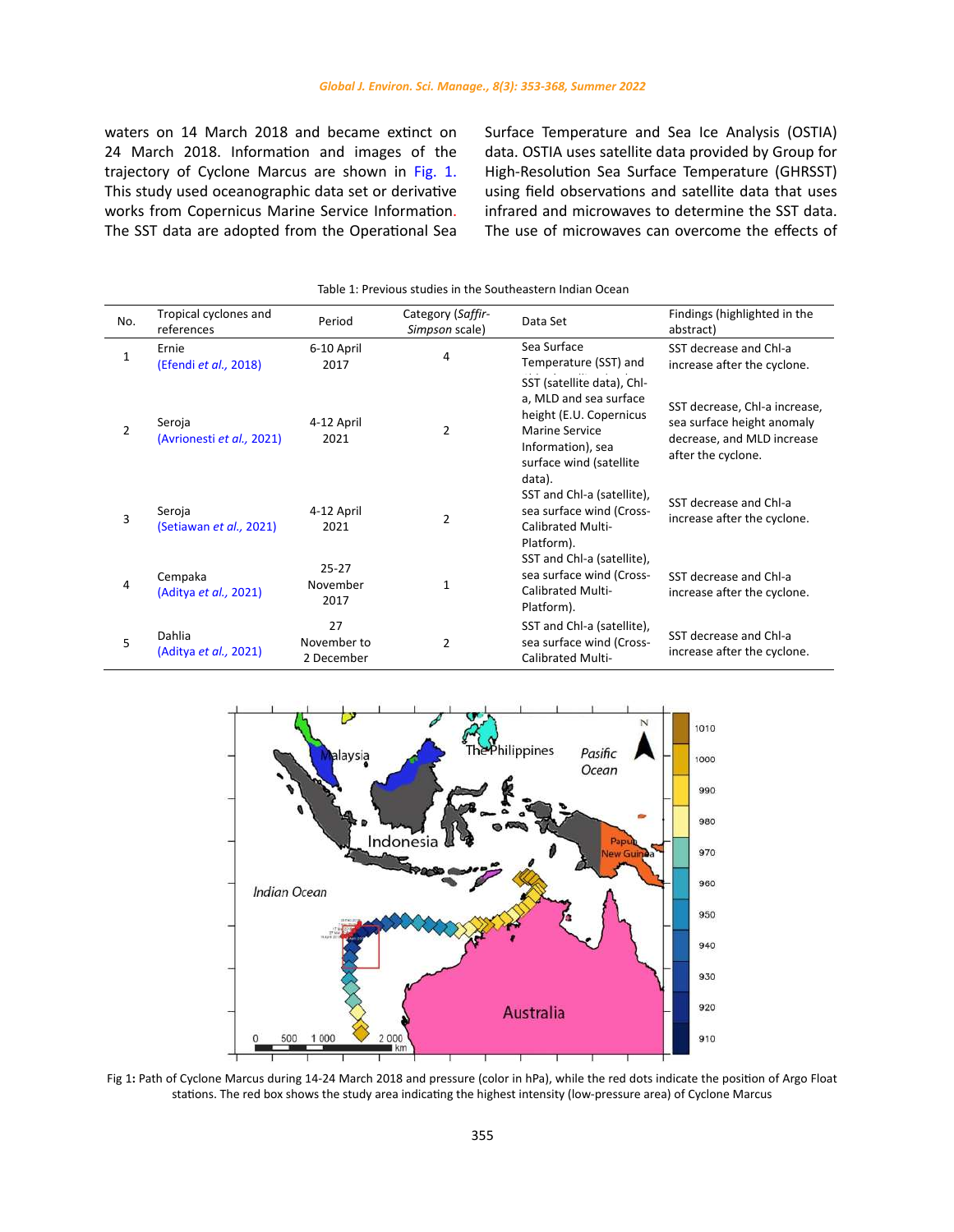clouds that form during TCs. SST data have a spatial resolution of 0.05° by 0.05° and daily temporal resolution (Donlon *et al.,* 2012). MLD data were obtained from a 3 dimension multi-observations product of the ocean (ARMOR3D) with a spatial resolution of 0.25° by 0.25° and a weekly temporal resolution (Guinehut *et al.,* 2012; Mulet *et al.,* 2012). Surface wind data has a spatial resolution of 0.25° by 0.25° and a temporal resolution of six hours, while ocean current data has a spatial resolution of 0.25° by 0.25° and a daily temporal resolution (Rio *et al.,* 2014). The Chl-a concentration data are based on the merging of the sensors Sea-viewing Wide Field-of-view Sensor (SeaWiFS), Moderate Resolution Imaging Spectroradiometer (MODIS), Medium Resolution Imaging Spectrometer (MERIS), The Visible and Infrared Imager/Radiometer Suite (VIIRS), the Suomi National Polar-orbiting Partnership (S-NPP), The Joint Polar Satellite System (JPSS), and Ocean and Land Color Instrument (OLCI) sensor. The Chl-a concentration data has a spatial resolution of 4 km by 4 km and a daily temporal resolution. Subsurface observations were examined using the Argo Float Commonwealth Scientific and Industrial Research Organization (CSIRO) Australia. The Argo Float is operational with a thermistor, conductivity sensor, and pressure gauge to record temperature, salinity, and depth, respectively, every ten days in the Southeastern Indian Ocean. The Argo Float data was chosen because of its location (17 March 2018 at 107.08°E and 15.68°S; 27 March 2018 at 106.72°E 15.92°S), which was on the path of Cyclone Marcus when it reached its lowest pressure peak so that it can provide information before and after the cyclone passes that location at 21-24 March 2018.

### *Data analysis*

Spatial analysis is divided into three phases, namely before Cyclone Marcus (11-17 March 2018), during Cyclone Marcus (18-25 March 2018), and after Cyclone Marcus (26-31 March 2018). Spatial analysis is the average of each phase on each variable, using in Eq. 1.

$$
\overline{x} = \frac{\sum_{i=1}^{n} x_i}{n}
$$
 (1)

where  $\bar{x}$  is the average value of each phase,  $x_{i}$  is

the sample's value, and n is the amount of data. sample's value, and n is the amount of data.

Accumulated Cyclone Energy (ACE) is a method Accumulated Cyclone Energy (ACE) is a memod<br>to measure or quantify tropical cyclone phenomena<br>heard on the strength ord timing of TC is a nextially to measure or quantify tropical cyclone phenomena<br>based on the strength and timing of TCs in a particular area or time (Collins, 2018). The ACE value is obtained<br>from the estimated maximum wind speed during the from the estimated maximum wind speed during the life of a tropical cyclone with 6-hour intervals. As for the calculation of ACE, using Eq. 2. the calculation of ACE, using Eq. 2. Form the estimated maximum wind speed during the  $\epsilon$  $\sim$  estimated maximum wind speed during the life of a tropical cyclone with 6-hours  $\sim$ of a tropical cyclone with 6-hour intervals. As for  $b$ alculation of ACE, using Eq. 2.

$$
ACE = 10^{-4} \sum v_{max}^2
$$
 (2)

where  $v_{max}$  is the maximum constant wind speed at 6-hour intervals (m/s). *Ekman* pumping 3 and 4 (Chacko and Zimik, 2018). velocity (EPV) forced by TCs was calculated using Eqs.<br>3 and 4 (Chacke and Zimik, 2018).

$$
wind stress (\tau) = \rho_{air} C_d U^2 \tag{3}
$$

$$
EPV = Curl(\tau) / \rho_w xf
$$
 (4)

where  $\rho_{\text{air}}$  is the density of air (1.25 kg/m<sup>3</sup>),  $C_d$  is wind drag coefficient (1.3 x 10<sup>-3</sup>), which is a dimensionless quantity,  $U$  is the wind speed,  $\sim$  3) where  $\rho_{\text{air}}$  is the density of air (1.25 kg/m<sup>3</sup>),<br> $C = \frac{\mu_{\text{air}}}{\sigma_{\text{air}}}$  is wind drag coefficient (1.2 x 10<sup>-3</sup>), which is relationship between Superintership between Special university and  $\alpha$  is the while  $\alpha$  /m<sup>3</sup>) and is analyzed using a wavelet transformation, which is a wavelet the international in the density of convention, which is *f* is the *Coriolis* parameter **A** nositive value indicates an upwelling (downwelling) event.  $\rho_w$  is the density of seawater (1025 kg/m<sup>3</sup>), and *f* is the *Coriolis* parameter. A positive (negative) The relationship between SST, Chl-a, and ACE was analyzed using a wavelet transformation, which is a *Morlet* wavelet (Grinsted *et al*., 2004).

#### **RESULTS AND DISCUSSION**

### *Surface ocean response to Cyclone Marcus*

The response of the layer above sea level is often determined by observing changes in wind speed and current speed. During the peak of Cyclone Marcus (Fig. 2a), the lowest pressure occurs in the eye, where surface wind speed reached 20 m/s in a clockwise direction due to the Coriolis effect. The average surface wind speed before the occurrence of Cyclone Marcus (11–17 March 2018) was around 4-6  $m/s$  in the study area (Fig. 2b). The average surface wind speed during Cyclone Marcus (18–25 March 2018) was in the range of 11-18 m/s in the study area (Fig. 2c). Besides that, Cyclone Marcus began to re-curvature to the South. The surface winds will accelerate as the intensity of TCs increases (Zhang *et al.,* 2020). After the cyclone reached the extinction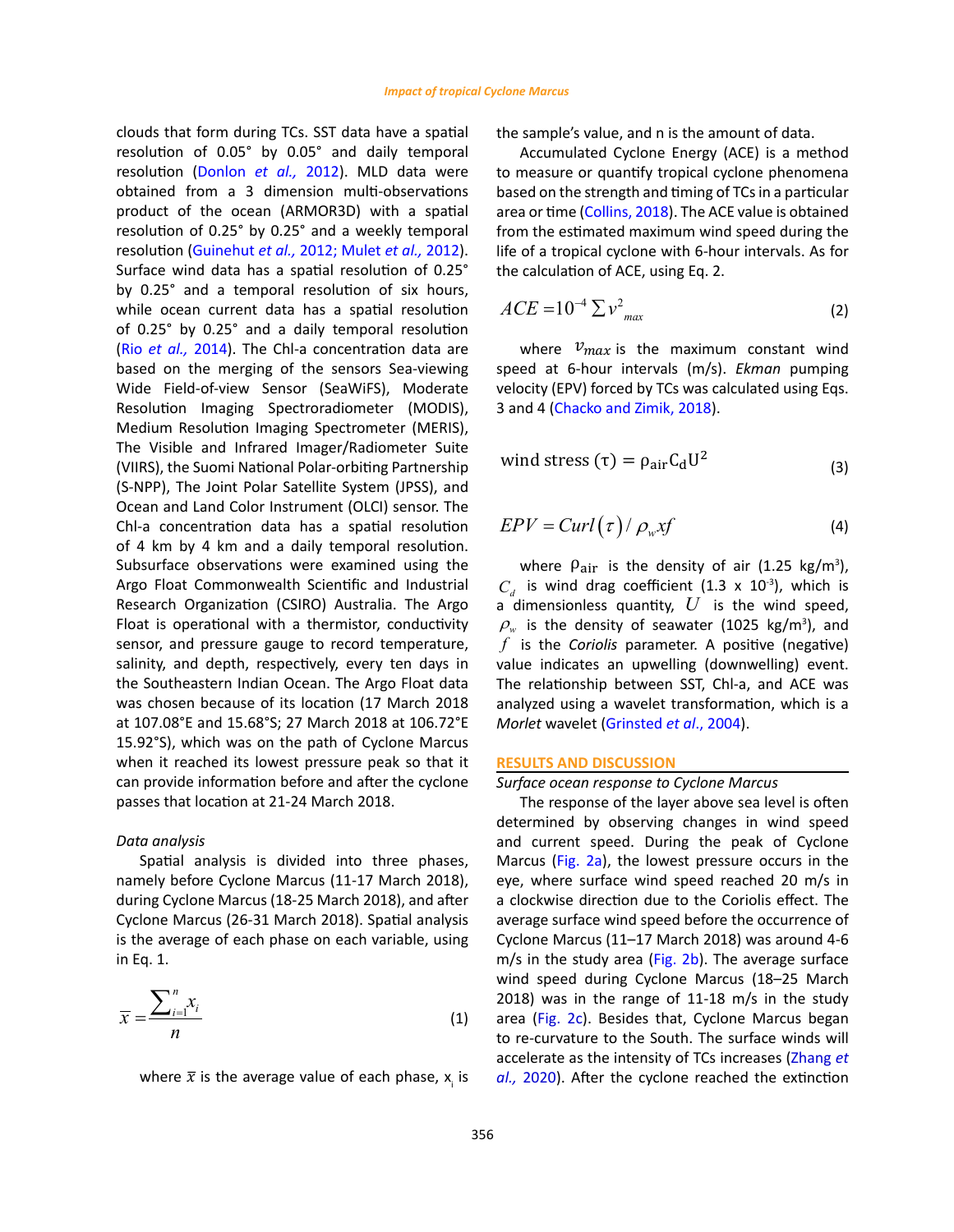

2018), (c) during Cyclone Marcus (18-25 March 2018), (d) after Cyclone Marcus (26-31 March 2018) Fig. 2: The wind pattern (color in m/s): (a) during the peak of Cyclone Marcus on 22 March 2018, (b) before Cyclone Marcus (11-17 March

phase (26–31 March 2018), the average surface wind speed in the study area of Cyclone Marcus ranged 1-10 m/s (Fig. 2d). The surface wind speed decreased significantly, presumably because the post-tropical cyclone causes calmer weather with cold SST. SST cooling weakens the cyclone system because of no energy source (Sillmann *et al.,* 2021; Guo *et al.,* 2020).

Ocean flow patterns also show a significant response to Cyclone Marcus, particularly in the study area. During the peak of Cyclone Marcus (Fig. 3a), the eddy was formed in the clockwise direction following the surface wind pattern where surface current velocity reached 0.7 m/s. Before the cyclone, the average surface current velocity was around 0.19-0.23 m/s in the study area (Fig. 3b). The average surface current velocity during the occurrence of Cyclone Marcus ranged from 0.21-0.45 m/s in the study area (Fig. 3c), which is in line with the movement direction of the cyclone towards the South. The movement of surface currents changed significantly, while the currents increased as the cyclone intensity was high. The current velocity decreased close to normal after the cyclone, with its average value ranging at 0.2- 0.23 m/s in the study area (Fig. 3d). The decrease in currents is not as significant as that in the wind since the currents are not directly related to TCs and only receive the influence of energy transfer from wind friction (Zhang *et al.,* 2020).

# *The response of temperature and salinity in the subsurface*

Cyclone Marcus affects the sea surface layer and the subsurface layer as indicated by a response of physical and biological parameters (Chacko and Zimik, 2018). The present study performs the Argo Float data located near the trajectory of Cyclone Marcus that shows temporal changes in temperature and salinity below the surface, particularly at depths of 4 m to 100 m, as presented in Fig. 4. The water temperature in the surface layer before Cyclone Marcus showed a value of 28.53 °C, which continued to increase to 29.49 °C (Fig. 4a). Before the cyclone, the value of 27.79 °C at 30 m depth continued to increase by 28.91 °C during the cyclone, where the turbulent mixing and upwelled water from the subsurface to surface layers occurred. This mechanism subsequently decreased the temperature on the surface after the cyclone. Fig. 4a shows the temperature at 52 m depth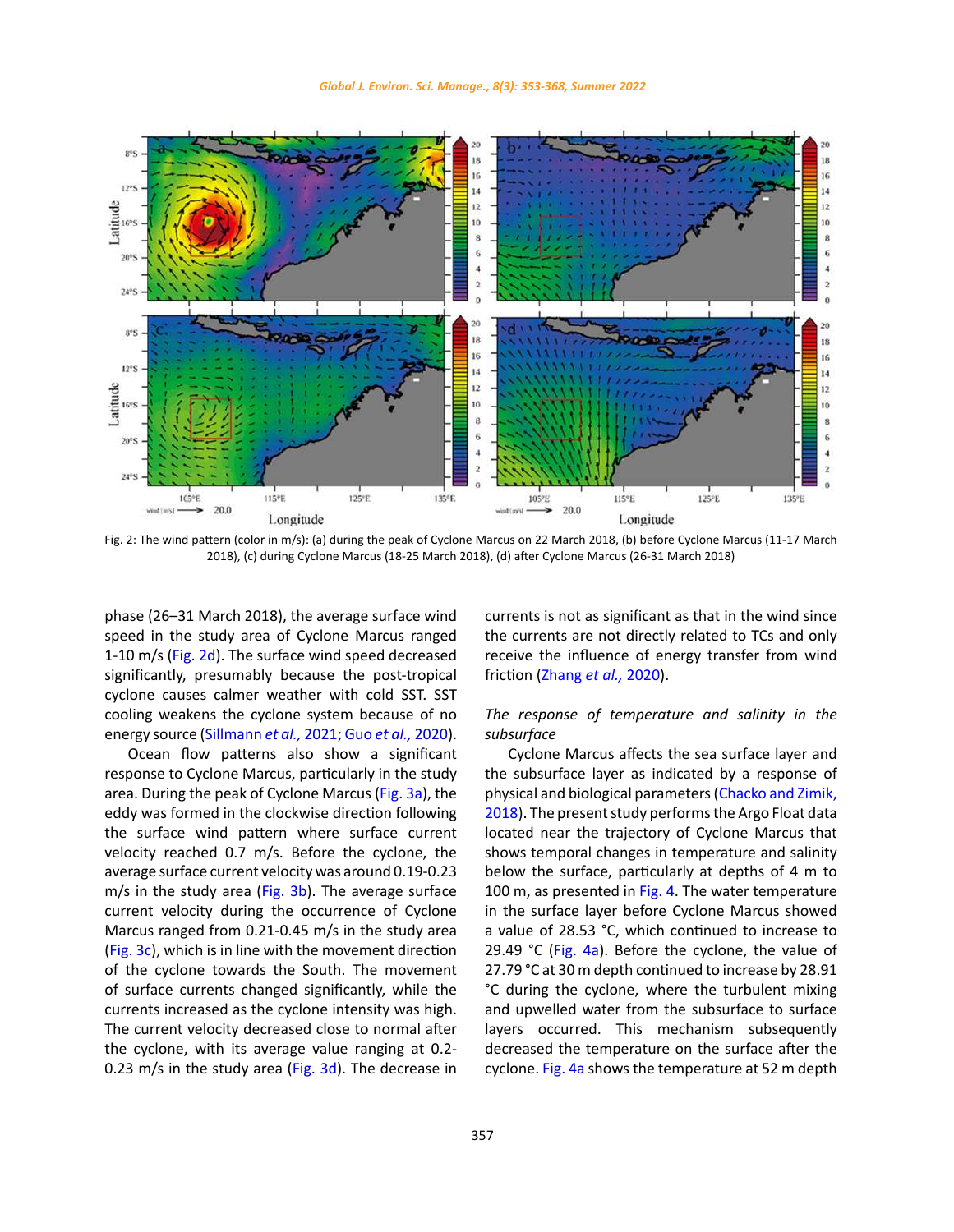#### *A.F. Koropitan et al.*



11-17), (c) during Cyclone Marcus (March 18-25), (d) after Marcus (March 26-31) Fig. 3: The ocean flow pattern (color in m/s): (a) during the peak of Cyclone Marcus on 22 March 2018, (b) before Cyclone Marcus (March

reached 28.28 °C as the cyclone became extinct. The temperature at a depth layer of  $4 - 52$  m is relatively similar, indicating an increase in temperature. This response is due to temperature inversion below the surface. The temperature inversion causes an increase in the surface layer temperature. The temperature inversion significantly increases the temperature in the subsurface before the cyclone and later increases SST (Chacko and Zimik, 2018). Fig. 4b shows the salinity changes in the subsurface. Before the cyclone, salinity at a depth layer of 0-22m showed a low salinity <34.25 PSU. During the cyclone, the vertical mixing caused a significant increase in salinity, reaching 34.668 PSU at 46 m depth. After the cyclone was extinct, it took time to return to normal, which varies from a few days to a few weeks (Chacko and Zimik, 2018; Yan *et al.,* 2017). Fig. 4b clearly shows an upwelling event during the cyclone, which ended ten days after the cyclone. The occurrence of upwelling is the consequence of the clockwise eddy that triggers surface divergence. Turbulent mixing also changes MLD in the study area, where the MLD before the cyclone was counted around  $22 - 26$  m depths (Fig. 5a). During the cyclone, MLD ranged between 20 until 25 m depths (Fig. 5b). After the cyclone, MLD has seen

around  $18 - 40$  m depths (Fig. 5c). In comparison with Fig. 4a, a MLD before the cyclone of 30 m depth and after the cyclone of 60 m depth. The MLD in Fig. 5 was adopted from ARMOR3D (Copernicus data set), while the MLD in Fig. 4a was an estimation from the vertical temperature profile of the Argo Float Data.

#### *Sea surface temperature response*

The SST response to TCs is clearly illustrated by the relatively low SST values, where the spatially averaged SST in the study area was 28.04 °C before Cyclone Marcus (Fig. 6a) and decreased to around 27.5 °C during Cyclone Marcus (Fig. 6b). Table 2 presents the comparison of SST as reported in the previous studies. This mechanism is presumably due to the influence of water mass mixing, upwelling, and heat release. About 85% of the causes of SST cooling due to TCs are caused by upwelling or entrainment processes, in addition to the heat release process used by TCs as energy to maintain their existence (Sillmann *et al.,* 2021). The initially warm SST value will be the heat intake used by the cyclone as an energy source to maintain its existence for more prolonged movements. Each tropical cyclone has a different SST threshold value, and the threshold depends on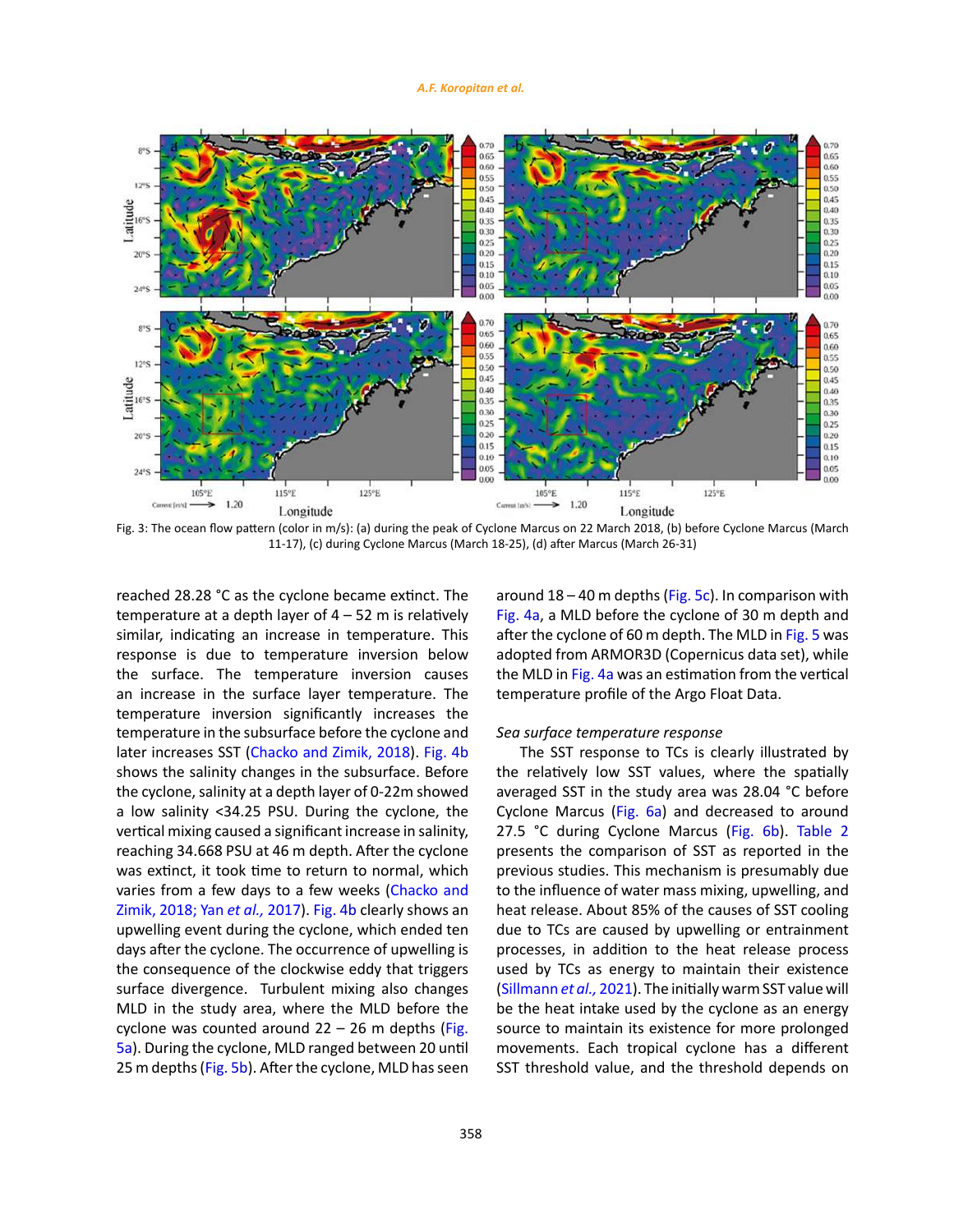

Fig. 4: Vertical profile of temperature (color in °C) (a), and salinity (color in PSU) (b) at Argo Float stations. The thick contour-line in (a) and takes a with. A thick vertical dash mile muitates the occurrence of Cyclone Marcus between 16 and 25 March 2016. Data interpolation<br>among the Argo Float stations and visualization was carried out using Ocean Data View 18 and 25 March 2018. Data interpretation and visualization was carried out using the Argo Float stations and visualization was carried out using the Argo Float station was carried out using the Argo Float station was carr indicates a MLD. A thick vertical dash-line indicates the occurrence of Cyclone Marcus between 18 and 25 March 2018. Data interpolation

the lifetime of the cyclone (Tory and Dare., 2015) so that each tropical cyclone has an SST value that varies in experiencing intensification (increase in energy), de-intensification (decrease in energy), recurvature, and even dissipation (Chacko and Zimik, 2018). The spatially averaged SST value after Cyclone Marcus in the study area was around 27.11 °C (Fig. 6c). The dissipation stage started after the cyclone, as seen by slowly increased SST until 27.34 °C. That means the ocean response was indicated to restore SST to an original or stable condition. During pre-and post- Cyclone Marcus, the SST difference reached 1.7 °C. The magnitude of SST difference caused by the cyclone is strongly influenced by its intensity which causes vertical mixing in the surface ocean. The SST variability can determine the intensity of TCs (Xu *et* 

### *al.,* 2016; Thanh *et al.,* 2019).

### *Biological response*

The spatial and temporal response of Chl-a in the sea surface affected by Cyclone Marcus showed an increased concentration along the cyclone path. The present study focuses on the Chl-a response in the area where the peak intensity (category 5) occurred. The Chl-a concentration before Cyclone Marcus was around 0.065-0.081 mg/ $m<sup>3</sup>$  in the study area (Fig. 7a). The present results correspond with previous research conducted by Li *et al.* (2012) regarding the vertical distribution of Chl-a in the Indian Ocean, which shows the concentration of Chl-a in the surface layer in the East Indian Ocean is less than 0.10 μg/L (equal to mg/ $m<sup>3</sup>$ ). The concentration of Chl-a during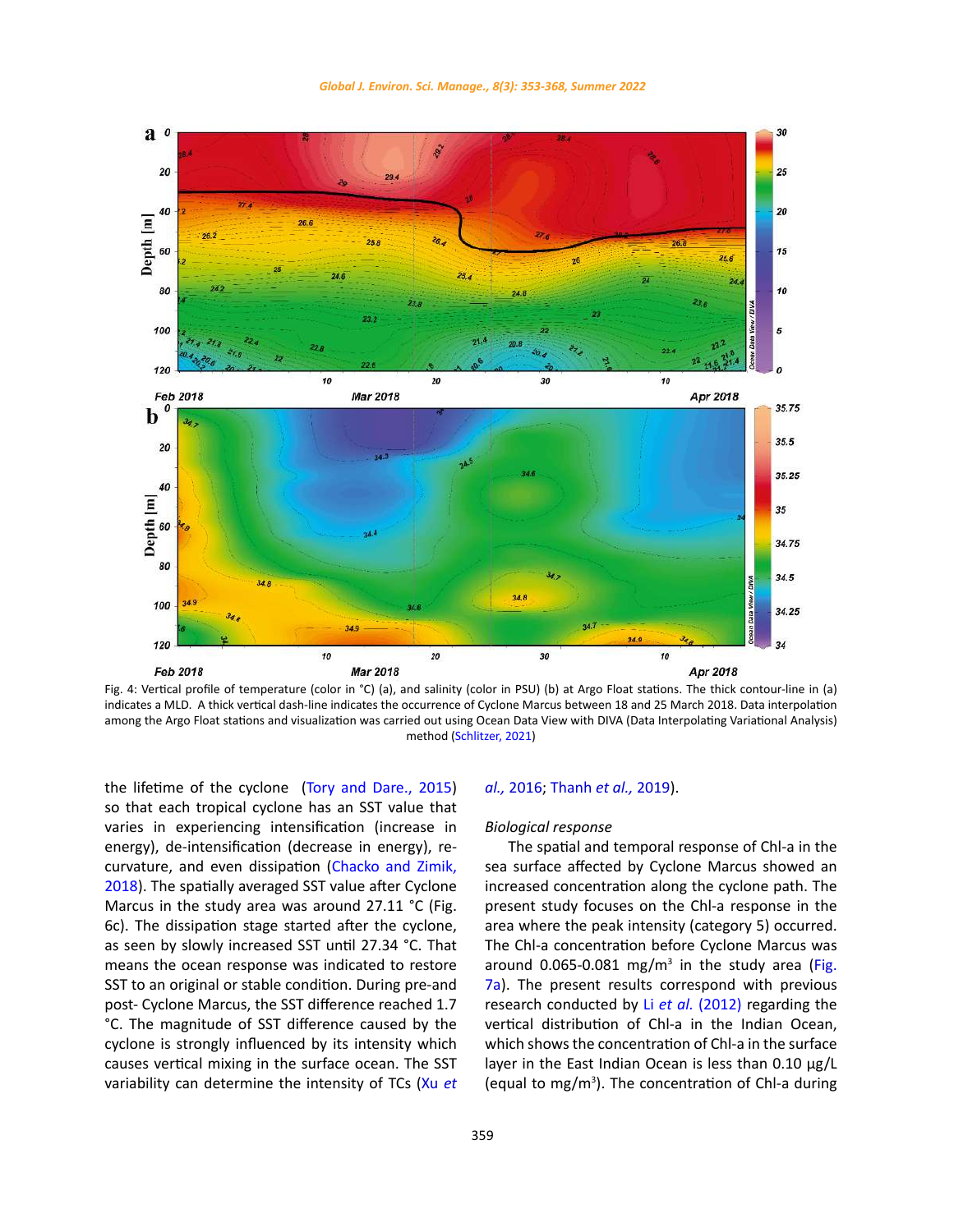*Impact of tropical Cyclone Marcus*



Fig. 5: Distribution of weekly MLD (color in m): (a) before Cyclone Marcus (11‐17 March 2018), (b) during Cyclone 2018), (c) after Cyclone Marcus (26-31 March 2018)Fig. 5: Distribution of weekly MLD (color in m): (a) before Cyclone Marcus (11-17 March 2018), (b) during Cyclone Marcus (18-25 March

Cyclone Marcus showed an increase of 0.072- 0.14 mg/ $m^3$  in the study area (Fig. 7b) and continued to increase after the cyclone with a range of 0.114- 0.186 mg/m<sup>3</sup> in the study area (Fig. 7c). As for comparison, the Chl-a concentrations from the previous studies are shown in Table 2. The response of Chl-a showed the most significant increase in concentration on 27 March 2018, which reached 0.186 mg/m<sup>3</sup> or 2.5 times

greater than the average concentration of 0.075 mg/ m3 before the cyclone. The present study confirms a time lag of the Chl-a response during the occurrence of Cyclone Marcus and the nutrient enrichment process around the cyclone path.

Several factors might influence the process of increasing Chl-a in the sea surface layer. The present study highlights that wind-induced EPV plays a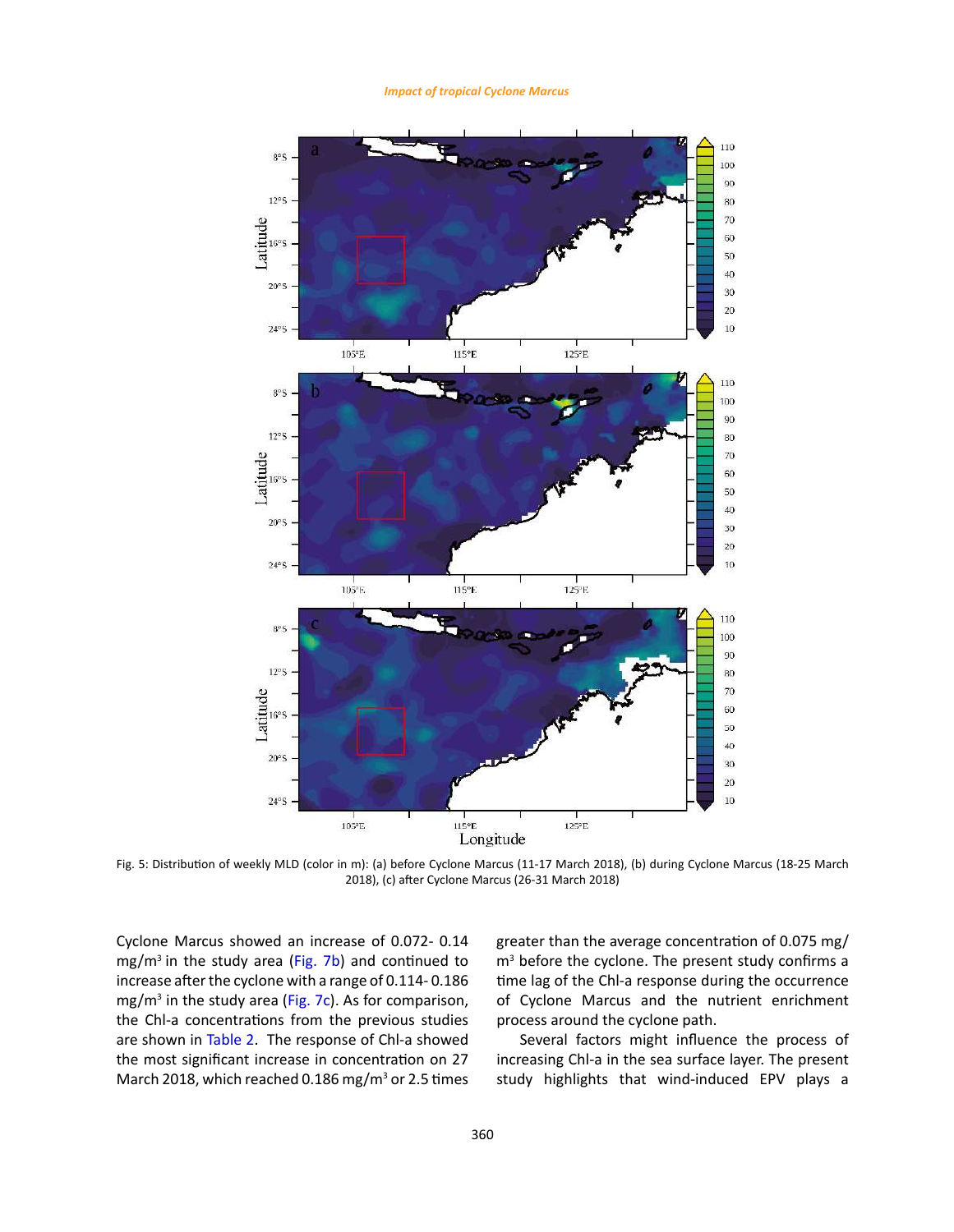

 $\text{March } 2018\text{)}$ Fig. 6: Distribution of SST (color in °C): (a) before Marcus (11-17 March 2018), (b) during Marcus 18-25 March 2018), (c) after Marcus (26-31 March 2018)

significant role in determining the upwelling. The wind generated by Cyclone Marcus produces a positive (negative) value, indicating an upwelling (downwelling) event, as shown in Fig. 8. The increase in Chl-a concentration is consequently affected by the upwelling process that causes a nutrient-rich water mass to pump up to the surface (Chacko and Zimik, <u> 1990 - Jan Barbara Barat, martin d</u>

2018; Efendi *et al.,* 2018). As discussed previously, Cyclone Marcus can mix up 60 m depth. Li *et al.* (2012) reported that the Depth Chl-a Maximum (DCM) was at 55.6 m to 91 m depths in the East Indian Ocean. The nutrients and Chl-a concentrations in DCM were carried to the surface and increased the concentration of Chl-a. The increase in Chl-a after the cyclone was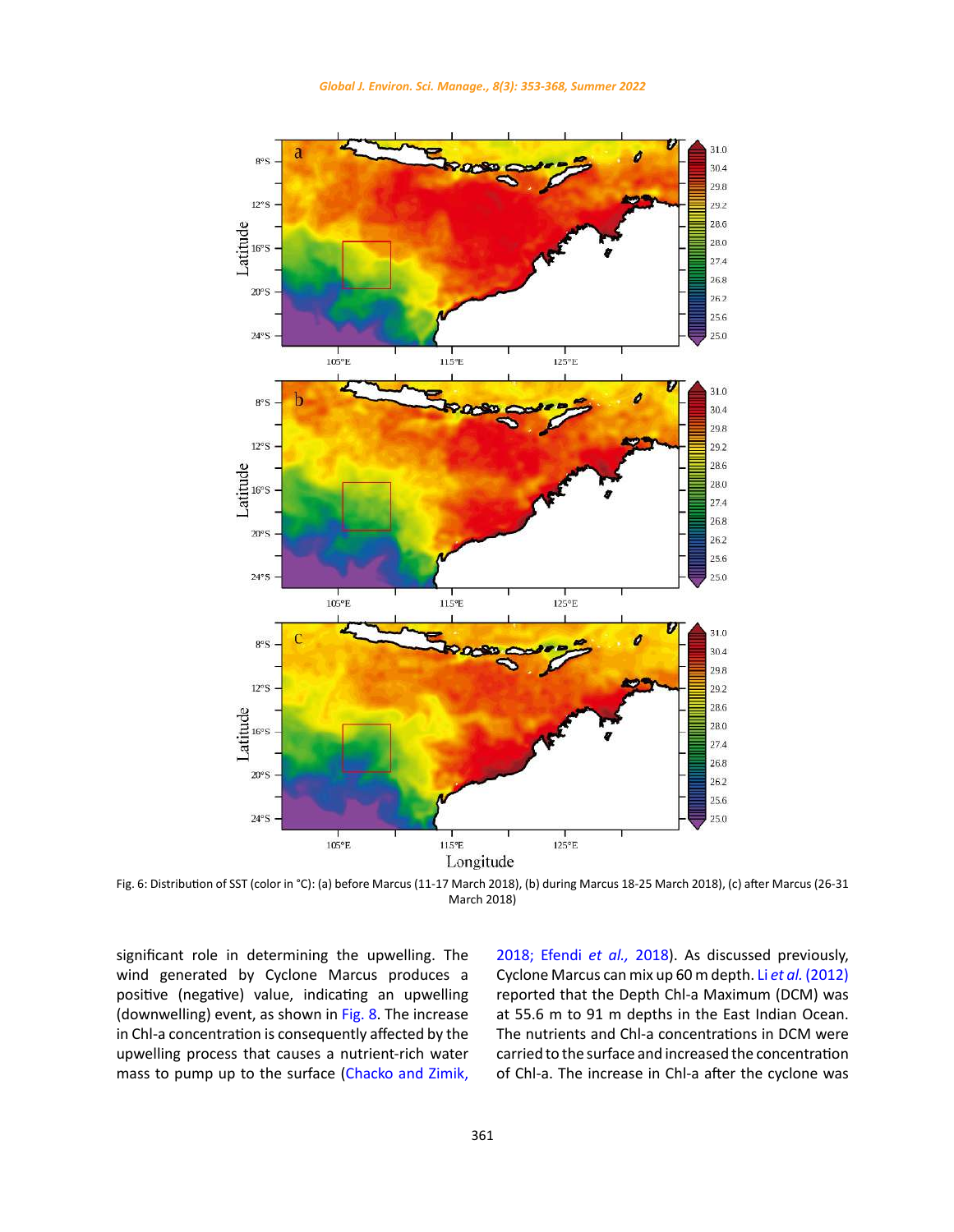## *A.F. Koropitan et al.*

| No.            | TCs and references                  | Period                           | Category<br>(Saffir-<br>Simpson<br>scale) | SST (°C)                    |           | Chl-a $(mg/m^3)$ |              |
|----------------|-------------------------------------|----------------------------------|-------------------------------------------|-----------------------------|-----------|------------------|--------------|
|                |                                     |                                  |                                           | <b>Before</b><br><b>TCs</b> | After TCs | Before TCs       | After TCs    |
| 1              | Ernie<br>(Efendi et al., 2018)      | 6-10 April 2017                  | 4                                         | $30 - 32$                   | $24 - 27$ | 0.08             | 0.15         |
| $\overline{2}$ | Seroja<br>(Avrionesti et al., 2021) | 4-12 April 2021                  | $\overline{2}$                            | 29.72                       | 26.32     | Not available    | 2.57         |
| 3              | Seroja<br>(Setiawan et al., 2021)   | 4-12 April 2021                  | $\overline{2}$                            | 29.8                        | $28$      | Not available    | >12          |
| 4              | Cempaka<br>(Aditya et al., 2021)    | 25-27 November 2017              | 1                                         | 29.3                        | 28.2      | $0 - 0.12$       | $0.15 - 0.2$ |
| 5              | Dahlia<br>(Aditya et al., 2021)     | 27 November - 2<br>December 2017 | $\overline{2}$                            | $28 - 32$                   | $26 - 27$ | $0 - 0.12$       | $0.2 - 0.35$ |



Longitude

Distribution of sea surface Chl-a (color in mg/m<sup>3</sup>): (a) before Cyclone Marcus (11-17 March 2018), (b) during Cyclone Marcus March 2018), (c) after Cyclone Marcus (26-31 March 2018) Fig. 7: Distribution of sea surface Chl-a (color in mg/m<sup>3</sup>): (a) before Cyclone Marcus (11-17 March 2018), (b) during Cyclone Marcus (18-25 March 2018), (c) after Cyclone Marcus (26-31 March 2018)

Table 2: SST and sea surface Chl‐a of the previous studies in the Southeastern Indian Ocean Table 2: SST and sea surface Chl-a of the previous studies in the Southeastern Indian Ocean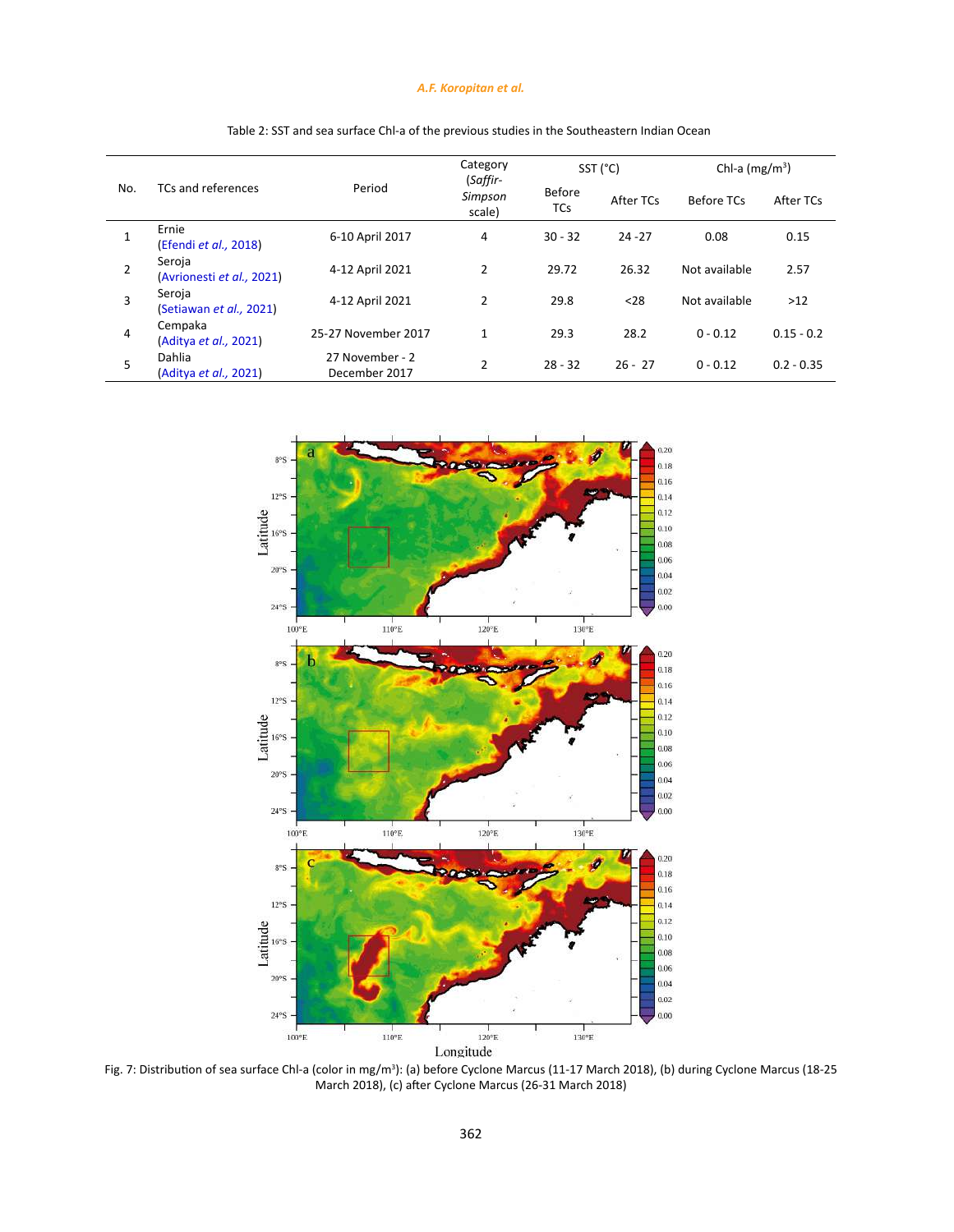

Fig. 8: Distribution of EPV  $(2018)$ Fig. 8: Distribution of EPV [color in x10<sup>-5</sup> m/s] during: (a) Cyclone Marcus category 4 (21 March 2018), (b) Cyclone Marcus category 5 (22 March 2018)

due to the shallowing MLD and thermocline depth, which subsequently provided nutrient enrichment in the surface layer (Chakraborty *et al.,* 2018). After 27 March 2018, the Chl-a concentration continued to decrease until its concentration reached the monthly average without the cyclone effects on 10 April 2018. The present finding presents that Cyclone Marcus could induce surface divergence (clockwise eddy) where the cold water and high salinity waters pumped up to the surface layer, starting from 23 March (1 day after the peak of Cyclone Marcus) to 4 April 2018 (Fig. 4). It implies that the lifted nutrientrich water stays in the MLD for 11 days, and a Chl-a increases two weeks after the cyclone. A similar phenomenon was also found by Lü *et al.* (2020), with the Chl-a concentration increase persisting for up to ten days, while Mandal *et al.* (2018) found up to eight days. Chakraborty *et al.* (2018) and Efendi *et al.* (2018) reported that the Chl-a concentration increase could last two to three weeks after a storm. As affected SST, the speed and intensity of the cyclone affect the vertical mixing and upwelling processes (Fig. 8a and Fig. 8b). The present study found that category four or intensity four of the cyclone resulted in EPV value

around 2.6 x  $10^{-6}$  m/s, while in category five, the EPV value increased significantly by  $3.01 \times 10^{-4}$  m/s. The speed and intensity of the cyclone will subsequently increase the concentration of nutrients and trigger the growth of phytoplankton and increase the Chl-a concentration (Chacko and Zimik, 2018; Lin, 2012; Mei *et al.,* 2015).

### *Relationship between SST, Chl-a, and ACE*

The response of SST and sea surface Chl-a concentration during the formation of TCs showed a strong relationship around the path of TCs. Our findings showed that the SST decreased and the Chl-a concentration increased along the cyclone path. Increasing (decreasing) Chl-a concentration (SST) depended on the intensity of TCs caused by the wind speed that forced mixing in the surface layer. The wavelet transforms cross-correlation between SST, Chl-a, and ACE (represents wind speed) in the study area during 2017-2018, as shown in Fig. 9. The present study found an increasing value of the wavelet spectrum from the end of March 2018 to the beginning of April 2018 with ten days. The phase relationship between variables is indicated by the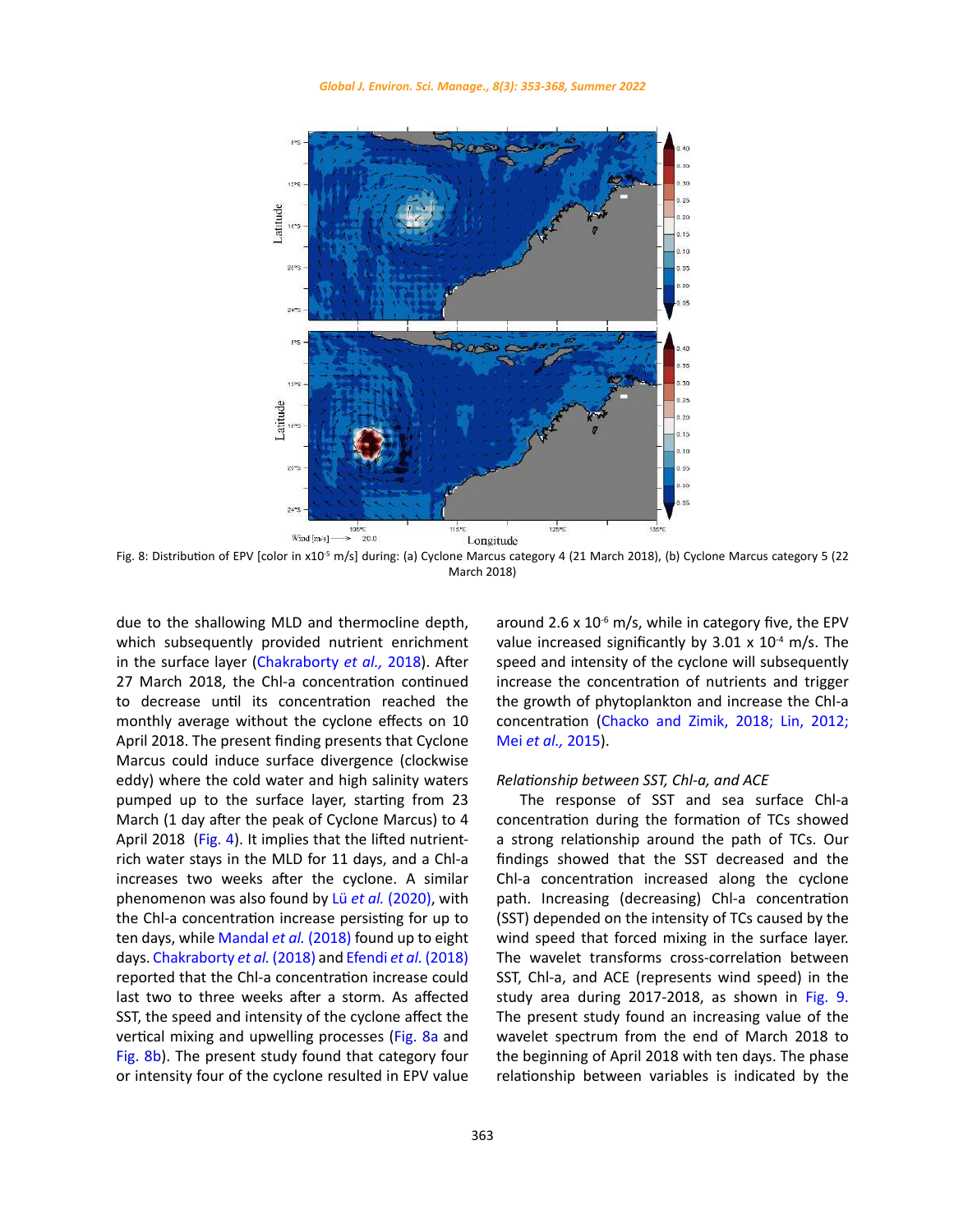

ACE and Chl-a. The wavelet calculation and visualization were carried out using MatLab R2020b Fig. 9: Wavelet cross transformations in the study area where the thick black contours show a 95% confidence level for: (a) ACE and SST, (b)

direction of the arrow in the wavelet analysis, where the arrow indicates the in-phase (anti-phase) to the right (left). The direction of the arrow starts from the right arrow to represent a time lag between the two variables. In this case, the arrows pointing to the lower right or upper left indicate the variable-1 (ACE) occurs first, while the arrows pointing to the upper right or lower left indicate that the variable-2 (SST and Chl-a) occurs first (Fig. 9). The time lag between the peak of Cyclone Marcus and the SST decrease was about 2.5 days (Fig. 9a). The coherence value for SST during the cyclone is 0.8, indicating that the two variables have a strong relationship. The present study also found that the time lag corresponds with the *Ekman* pumping response of 2.3 days, where the maximum EPV shows a value of  $3.01 \times 10^{-4}$  m/s consistent with the highest intensity in the study area. The watermass entrainment from the lowest depth of MLD, which is 60 m, to the sea surface requires 2.3 days. The time lag between the peak of Cyclone Marcus and the Chl-a concentration increase was about 5.6 days (Fig. 9b). The coherence value for Chl-a during the cyclone shows a strong relationship among the two variables, which is 0.8. The present findings suggest that the mixing process due to upwelling would produce a different time lag for SST and Chl-a responses according to the wavelet analysis. In this case, the SST response is shorter than Chl-a because of the direct response of this SST parameter in the sea surface. It is different for the Chl-a parameter that needs a pre-response for nutrient enrichment in the surface from the subsurface layer before a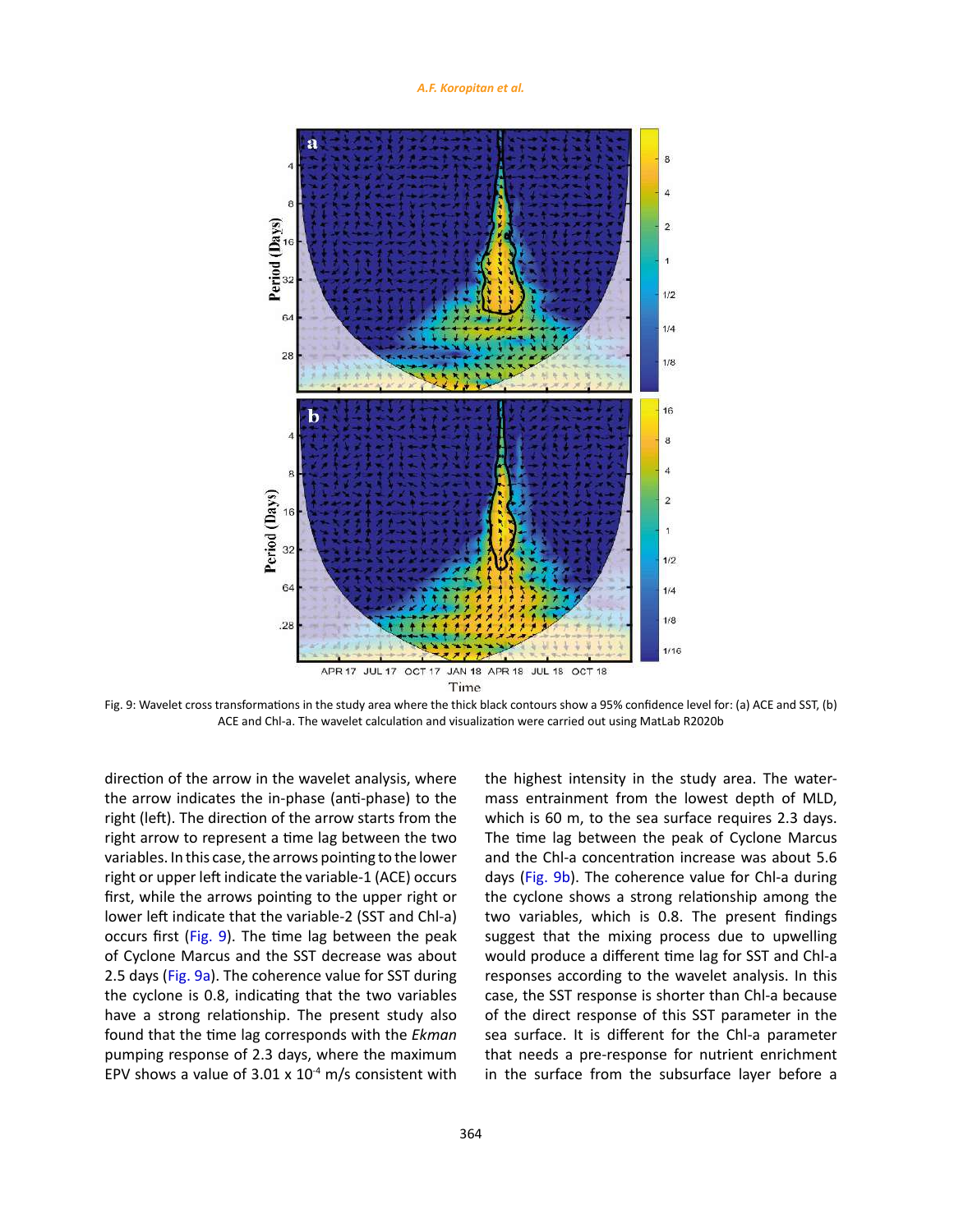photosynthesize process for phytoplankton growth (Chl-a increase). Kämpf and Chapman (2016) stated that the movement of water masses from the water column takes several days to a week, which is sufficient time to lift the water mass to a vertical distance of 100 m or more. The difference in TCs intensity may cause a different time lag for the Chl-a response (Parker *et al.,* 2017). The Chl-a response relates to the pyramidal structure of the ecosystem in the upwelling regions, where primary, secondary and small pelagic fish productivities have a different time for their growths.

### **CONCLUSION**

Cyclone Marcus in 2018 was one of TCs with high intensity of category 5 in the Southeastern Indian Ocean. The present study investigates the influence of Cyclone Marcus on oceanographic processes in the subsurface and surface layers and its impact on SST and surface Chl-a in the study area. The average surface wind speed increased by three times during Cyclone Marcus in a clockwise direction and decreased significantly after the cyclone reached the extinction phase due to SST cooling in the study area, resulting in no energy source for the cyclone. The average surface current velocity increased almost two times during Cyclone Marcus, and the eddy was formed in the clockwise direction following the surface wind pattern. The decrease in post-cyclone currents was not as drastic as the wind because the ocean friction limited energy transfer from the wind. The Argo Float data presents that Cyclone Marcus could induce surface divergence (clockwise eddy) where the cold water and high salinity waters pumped up to the surface layer, starting 1 day after the peak of Cyclone Marcus. It implies that the lifted nutrientrich water stays in the MLD for 11 days, and a Chl-a increases two weeks after the cyclone. Wind-induced eddy and EPV play a significant role in determining the upwelling. Cyclone Marcus can mix up 60 m depth where the nutrients and Chl-a concentrations in DCM were carried to the surface and increased the concentration of Chl-a. The increase in Chl-a after the cyclone was due to the shallowing MLD and thermocline depth, which subsequently provided nutrient enrichment in the surface layer. Significant findings in this research show a SST difference of 1.7 °C, MLD deepening up to 60 m, and an increase in Chl-a almost three times in responding to the cyclone.

The future TCs could increase in the category in the study area, as the warming trend in the Indian Ocean. Besides its negative impacts, future research could focus on the marine food chain as the phytoplankton blooming (Chl-a) after the cyclone.

### **AUTHOR CONTRIBUTIONS**

A.F. Koropitan performed the literature review, research design, analyzed and interpreted the data, prepared the manuscript text and manuscript edition. M.H.I. Khaldun performed the literature review, data analysis and visualization, and manuscript preparation. Y. Naulita enriched the literature review and manuscript preparation.

### **ACKNOWLEDGEMENT**

The authors wish to acknowledge the use of the PyFerret and Ocean Data View softwares for analysis and graphics in this paper. *PyFerret* is a product of NOAA's Pacific Marine Environmental Laboratory. The authors are grateful to Randi Firdauss for helping us in wavelet analysis using MatLab. This study has been conducted at Big Data and Ocean Modeling (BiOM) Laboratory, Department of Marine Science and Technology, IPB University.

### **CONFLICT OF INTEREST**

The author declares that there is no conflict of interests regarding the publication of this manuscript. In addition, the ethical issues, including plagiarism, informed consent, misconduct, data fabrication and/ or falsification, double publication and/or submission, and redundancy have been completely observed by the authors.

### **OPEN ACCESS**

This article is licensed under a Creative Commons Attribution 4.0 International License, which permits use, sharing, adaptation, distribution and reproduction in any medium or format, as long as you give appropriate credit to the original author(s) and the source, provide a link to the Creative Commons license, and indicate if changes were made. The images or other third-party material in this article are included in the article's Creative Commons license, unless indicated otherwise in a credit line to the material. If material is not included in the article's Creative Commons license and your intended use is not permitted by statutory regulation or exceeds the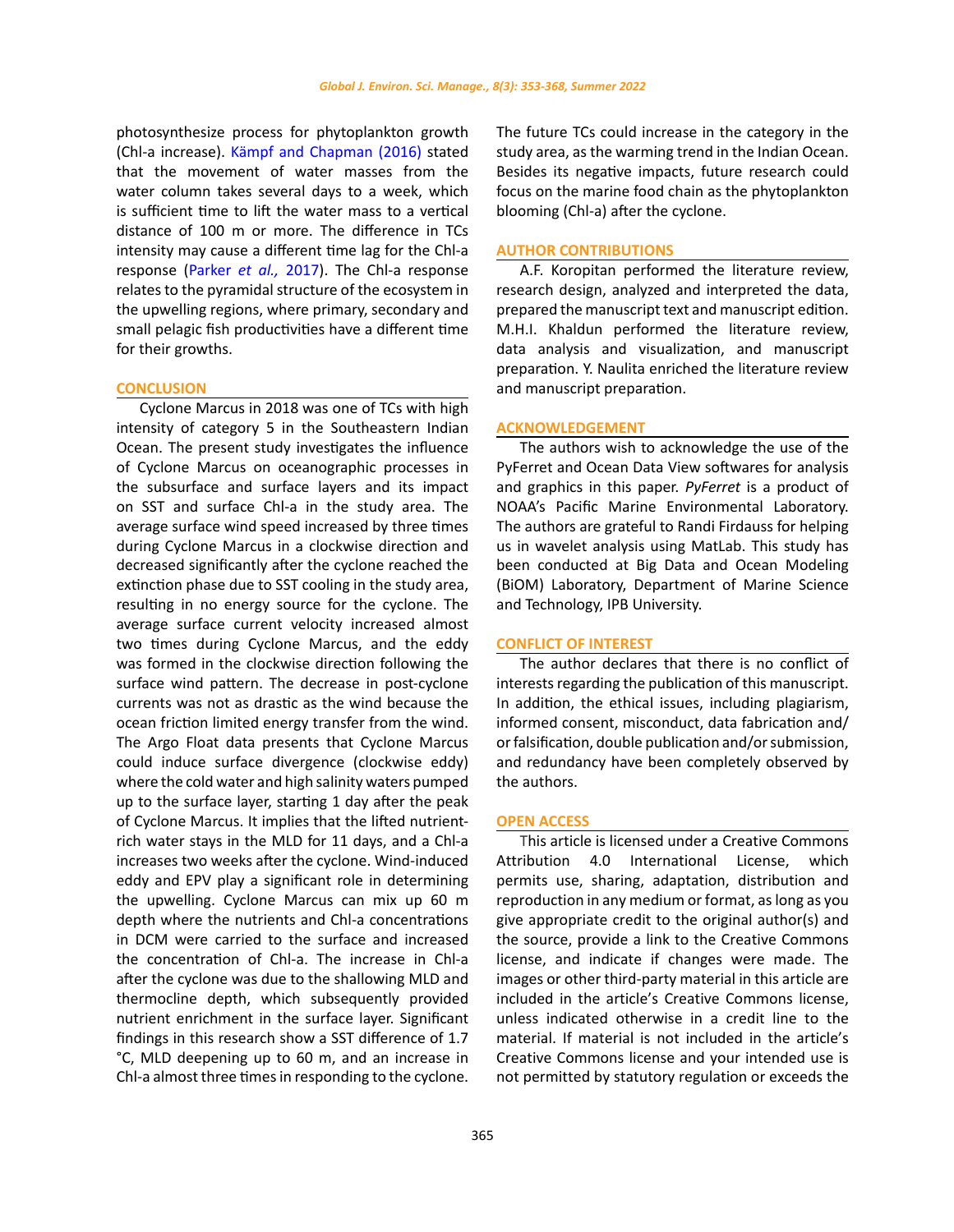permitted use, you will need to obtain permission directly from the copyright holder. To view a copy of this license, visit: [http://creativecommons.org/](http://creativecommons.org/licenses/by/4.0/) [licenses/by/4.0/](http://creativecommons.org/licenses/by/4.0/)

### **PUBLISHER'S NOTE**

GJESM Publisher remains neutral with regard to jurisdictional claims in published maps and institutional affiliations.

### **ABBREVIATIONS**

| %                          | Percent                                                               |  |  |
|----------------------------|-----------------------------------------------------------------------|--|--|
| <                          | Less than                                                             |  |  |
| $\mathbf{o}$               | Degree                                                                |  |  |
| °C                         | Degree celsius                                                        |  |  |
| °E                         | Degree east                                                           |  |  |
| °S                         | Degree south                                                          |  |  |
| $\tau$                     | Wind stress                                                           |  |  |
| $\mu$ g/L                  | Microgram per liter                                                   |  |  |
| <b>ACE</b>                 | Accumulated cyclone energy                                            |  |  |
| <b>ARMOR3D</b>             | A 3 dimension multi-observations<br>product of the ocean              |  |  |
| BiOM                       | Big data and ocean modeling                                           |  |  |
| <b>BOM</b>                 | Bureau of meteorology                                                 |  |  |
| $C_{\scriptscriptstyle d}$ | Wind drag coefficient                                                 |  |  |
| Chl-a                      | Chlorophyll-a                                                         |  |  |
| <b>CPUE</b>                | Catch per unit effort                                                 |  |  |
| CSIRO                      | Commonwealth<br>scientific<br>and<br>industrial research organization |  |  |
| <b>DCM</b>                 | Depth chlorophyll maximum                                             |  |  |
| DIVA                       | Data<br>interpolating<br>variational<br>analysis                      |  |  |
| EPV                        | Ekman pumping velocity                                                |  |  |
| Еq                         | Equation                                                              |  |  |
|                            | Coriolis parameter                                                    |  |  |
| Fiq                        | Figure                                                                |  |  |
| GHRSST                     | for<br>high-resolution<br>Group<br>sea<br>surface temperature         |  |  |
| hPa                        | Hectopascal                                                           |  |  |
| JPSS                       | Joint polar satellite system                                          |  |  |
| kg/m <sup>3</sup>          | Kilogram per cubic meter                                              |  |  |

| Кm                    | Kilometers                                                               |  |  |
|-----------------------|--------------------------------------------------------------------------|--|--|
| m                     | Meter                                                                    |  |  |
| m/s                   | Meter per second                                                         |  |  |
| MERIS                 | resolution<br>Medium<br>imaging<br>spectrometer                          |  |  |
| mg/m <sup>3</sup>     | Milligram per cubic meter                                                |  |  |
| MLD                   | Mixed layer depth                                                        |  |  |
| <b>MODIS</b>          | resolution<br>Moderate<br>imaging<br>spectroradiometer                   |  |  |
| n                     | Amount of data                                                           |  |  |
| OLCI                  | Ocean and land color instrument                                          |  |  |
| <b>OSTIA</b>          | operational<br>surface<br>The<br>sea<br>temperature and sea ice analysis |  |  |
| $\rho_{\textit{air}}$ | Density of air                                                           |  |  |
| $\rho_w$              | Density of seawater                                                      |  |  |
| <b>PSU</b>            | Practical salinity unit                                                  |  |  |
| S-NPP                 | national<br>Suomi<br>polar-orbiting<br>partnership                       |  |  |
| <b>SeaWiFS</b>        | field-of-view<br>Sea-viewing wide<br>sensor                              |  |  |
| SST                   | Sea surface temperature                                                  |  |  |
| TCs                   | Tropical cyclones                                                        |  |  |
| U                     | Wind speed                                                               |  |  |
| $\mathcal{V}$         | Maximum constant wind speed                                              |  |  |
| <b>VIIRS</b>          | Visible<br>and infrared<br>imager/<br>radiometer suite                   |  |  |
| $\mathcal{V}_{max}$   | Maximum constant wind speed at<br>6-hour intervals                       |  |  |
| $\bar{x}$             | Average value of each phase                                              |  |  |
| хi                    | Sample's value                                                           |  |  |

### **REFERENCES**

[Aditya, H.N.; Wirasatriya, A.; Kunarso.; Ismunarti, D.H.; Yusuf, M.;](http://www.envirobiotechjournals.com/article_abstract.php?aid=11625&iid=334&jid=3) [Rifai, A.; Purwanto.; Ismanto, A.; Widiaratih, R., \(2021\). Impact](http://www.envirobiotechjournals.com/article_abstract.php?aid=11625&iid=334&jid=3) [of tropical cyclones Cempaka and Dahlia to the variability of](http://www.envirobiotechjournals.com/article_abstract.php?aid=11625&iid=334&jid=3) [chlorophyll-a and sea surface temperature in the seas southern](http://www.envirobiotechjournals.com/article_abstract.php?aid=11625&iid=334&jid=3) [coast of Java Island. Ecol. Environ. Cnsev., 27: 379-387](http://www.envirobiotechjournals.com/article_abstract.php?aid=11625&iid=334&jid=3) **(9 pages).** [Avrionesti.; Khadami, F.; Purnaningtyas, D.W., \(2021\). Ocean](https://iopscience.iop.org/article/10.1088/1755-1315/925/1/012045/meta) [response to tropical cyclone Seroja at East Nusa Tenggara waters.](https://iopscience.iop.org/article/10.1088/1755-1315/925/1/012045/meta) [IOP Conference Series: Earth and Environmental Science, 925:](https://iopscience.iop.org/article/10.1088/1755-1315/925/1/012045/meta) 1-9 (**[9 pages](https://iopscience.iop.org/article/10.1088/1755-1315/925/1/012045/meta)**).

[Chacko, N.; Zimik, L., \(2018\). Effect of cyclone Thane in the Bay of](https://www.infona.pl/resource/bwmeta1.element.springer-doi-10_1007-S12524-017-0748-9)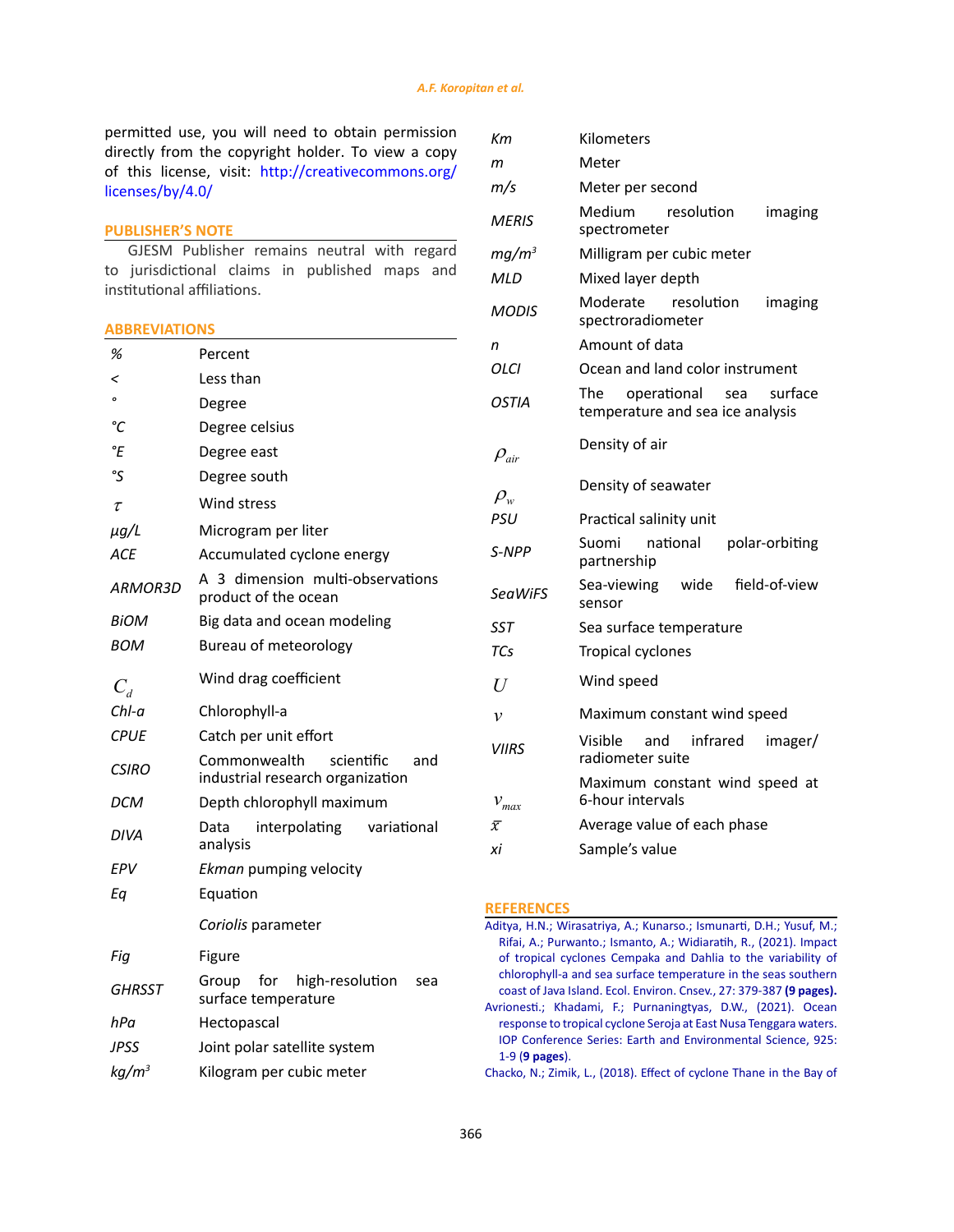[Bengal explored using moored buoy observations and multi](https://www.infona.pl/resource/bwmeta1.element.springer-doi-10_1007-S12524-017-0748-9)[platform satellite data. J. Indian Soc. Remote Sens., 46: 821–828](https://www.infona.pl/resource/bwmeta1.element.springer-doi-10_1007-S12524-017-0748-9)  (**[8 pages](https://www.infona.pl/resource/bwmeta1.element.springer-doi-10_1007-S12524-017-0748-9)**).

- [Chai, F.; Wang, Y.; Xing, X.; Yan, Y.; Xue, H.; Wells, M.; Boss, B., \(2021\).](https://bg.copernicus.org/articles/18/849/2021/)  [A limited effect of sub-tropical typhoons on phytoplankton](https://bg.copernicus.org/articles/18/849/2021/)  [dynamics. Biogeosciences. 18: 849–859 \(](https://bg.copernicus.org/articles/18/849/2021/)**10 Pages**).
- [Chakraborty, K.; Nimit, K.; Akhand, A.; Prakash, S.; Paul, A.; Ghosh,](https://www.sciencedirect.com/science/article/abs/pii/S1385110117302484)  [J.; Udaya Bhaskar, T.V.S.; Chanda, A., \(2018\). Modeling the](https://www.sciencedirect.com/science/article/abs/pii/S1385110117302484)  [enhancement of sea surface chlorophyll concentration during](https://www.sciencedirect.com/science/article/abs/pii/S1385110117302484)  [the cyclonic events in the Arabian Sea. J. Sea Res., 140: 22–31](https://www.sciencedirect.com/science/article/abs/pii/S1385110117302484)  (**[10 pages](https://www.sciencedirect.com/science/article/abs/pii/S1385110117302484)**).
- Collins, D.J., (2018). Worldwide tropical cyclone activity measured using the actuaries climate index® methodology. Casualty Actuar. Soc. E-Forum., 2: 1 (**32 pages**).
- [Donlon, C.J.; Martin, M.; Stark, J.; Roberts-Jones, J.; Fiedler, E.;](https://www.sciencedirect.com/science/article/abs/pii/S0034425711002197)  [Wimmer, W., \(2012\). The Operational sea surface temperature](https://www.sciencedirect.com/science/article/abs/pii/S0034425711002197)  [and sea ice analysis \(OSTIA\) system. Remote Sens. Environ., 116:](https://www.sciencedirect.com/science/article/abs/pii/S0034425711002197)  [140–158 \(](https://www.sciencedirect.com/science/article/abs/pii/S0034425711002197)**19 pages**).
- [Efendi, U.; Fadlan, A.; Hidayat, A.M., \(2018\). Chlorophyll-a](https://iopscience.iop.org/article/10.1088/1755-1315/162/1/012035)  [variability in the southern coast of Java Island, Indian Ocean:](https://iopscience.iop.org/article/10.1088/1755-1315/162/1/012035)  [corresponding to the tropical cyclone of Ernie. IOP Conference](https://iopscience.iop.org/article/10.1088/1755-1315/162/1/012035)  [Series: Earth and Environmental Science, 162: 1-12 \(](https://iopscience.iop.org/article/10.1088/1755-1315/162/1/012035)**12 pages**).
- [Grinsted, A.; Moore, J.; Jevrejeva S., \(2004\). Application of the cross](https://npg.copernicus.org/articles/11/561/2004/npg-11-561-2004.html)  [wavelet transform and wavelet coherence to geophysical time](https://npg.copernicus.org/articles/11/561/2004/npg-11-561-2004.html)  [series. Nonlinear Processes Geophys., 11\(4\): 561–566 \(](https://npg.copernicus.org/articles/11/561/2004/npg-11-561-2004.html)**6 pages**).
- [Guinehut, S.; Dhomps, A.L.; Larnicol, G.; Le Traon, P.Y., \(2012\). High](https://os.copernicus.org/articles/8/845/2012/os-8-845-2012.html)  [resolution 3-d temperature and salinity fields derived from](https://os.copernicus.org/articles/8/845/2012/os-8-845-2012.html)  [in situ and satellite observations. Ocean Sci., 8: 845–857](https://os.copernicus.org/articles/8/845/2012/os-8-845-2012.html) (**13 [pages](https://os.copernicus.org/articles/8/845/2012/os-8-845-2012.html)**).
- [Guo, T.; Sun, Y.; Liu, L.; Zhong, Z., \(2020\). The impact of storm](http://jmr.cmsjournal.net/article/doi/10.1007/s13351-020-0001-2)[induced sst cooling on storm size and destructiveness: results](http://jmr.cmsjournal.net/article/doi/10.1007/s13351-020-0001-2)  [from atmosphere–ocean coupled simulations. J. Meteorolog.](http://jmr.cmsjournal.net/article/doi/10.1007/s13351-020-0001-2)  [Res., 34\(5\): 1068-1081 \(](http://jmr.cmsjournal.net/article/doi/10.1007/s13351-020-0001-2)**14 pages**).
- [Hoque, M.A.A.; Phinn, S.; Roelfsema, C., \(2017\). A systematic](https://www.sciencedirect.com/science/article/abs/pii/S0964569117302806)  [review of tropical cyclone disaster management research using](https://www.sciencedirect.com/science/article/abs/pii/S0964569117302806)  [remote sensing and spatial analysis. Ocean Coast. Manage., 146:](https://www.sciencedirect.com/science/article/abs/pii/S0964569117302806)  [109–120 \(](https://www.sciencedirect.com/science/article/abs/pii/S0964569117302806)**12 pages**).
- [Kämpf, J.; Chapman, P., \(2016\). Upwelling Systems of the World:](https://researchnow.flinders.edu.au/en/publications/upwelling-systems-of-the-world-a-scientific-journey-to-the-most-p)  [A scientific journey to the most productive marine ecosystems.](https://researchnow.flinders.edu.au/en/publications/upwelling-systems-of-the-world-a-scientific-journey-to-the-most-p)  [Switzerland, Swiss. Spinger International Publishing Switzerland.](https://researchnow.flinders.edu.au/en/publications/upwelling-systems-of-the-world-a-scientific-journey-to-the-most-p)
- [Li, G.; Lin, Q.; Ni, G.; Shen, P.; Fan, Y.; Huang, L.; Tan, Y., \(2012\).](https://www.hindawi.com/journals/jmb/2012/801248/)  [Vertical patterns of early summer chlorophyll a concentration in](https://www.hindawi.com/journals/jmb/2012/801248/)  [the Indian Ocean with special reference to the variation of deep](https://www.hindawi.com/journals/jmb/2012/801248/)  [chlorophyll maximum. J. Mar. Biol., 2012: 1–6 \(](https://www.hindawi.com/journals/jmb/2012/801248/)**6 pages**).
- [Lin, I.I., \(2012\). Typhoon-induced phytoplankton blooms and primary](https://agupubs.onlinelibrary.wiley.com/doi/full/10.1029/2011JC007626)  [productivity increase in the western North Pacific subtropical](https://agupubs.onlinelibrary.wiley.com/doi/full/10.1029/2011JC007626)  [ocean. J. Geophys. Res. C: Oceans., 117: 1-15 \(](https://agupubs.onlinelibrary.wiley.com/doi/full/10.1029/2011JC007626)**15 pages**).
- [Lü, H.; Zhao, X.; Sun, J.; Zha, G.; Xi, J.; Cai, S., \(2020\). A case study](https://journals.plos.org/plosone/article?id=10.1371/journal.pone.0230394)  [of a phytoplankton bloom triggered by a tropical cyclone and](https://journals.plos.org/plosone/article?id=10.1371/journal.pone.0230394)  [cyclonic eddies. PLoS One, 15: 1–18 \(](https://journals.plos.org/plosone/article?id=10.1371/journal.pone.0230394)**18 pages**).
- [Mandal, S.; Sil, S.; Shee, A.; Venkatesan, R., \(2018\). Upper](https://link.springer.com/article/10.1007/s00024-018-1932-8)  [ocean and subsurface variability in the Bay of Bengal during](https://link.springer.com/article/10.1007/s00024-018-1932-8)  [cyclone ROANU: a synergistic view using in situ and satellite](https://link.springer.com/article/10.1007/s00024-018-1932-8)  [observations. Pure Appl. Geophys., 175: 4605–4624 \(](https://link.springer.com/article/10.1007/s00024-018-1932-8)**20 pages**).
- Mei, W.; Lien, C.C.; Lin, I.I.; Xie, S.P., (2015). Tropical cycloneinduced ocean response: a comparative study of the South China Sea and tropical Northwest Pacific. J. Clim., 28: 5952–5968 (**17 pages**).
- [Mulet, S.; Rio, M.H.; Mignot, A.; Guinehut, S.; Morrow, R., \(2012\).](https://www.sciencedirect.com/science/article/abs/pii/S0967064512000604) [A new estimate of the global 3d geostrophic ocean circulation](https://www.sciencedirect.com/science/article/abs/pii/S0967064512000604) [based on satellite data and in-situ measurements. Deep Sea Res.](https://www.sciencedirect.com/science/article/abs/pii/S0967064512000604) [Part II., 77–80: 70-81 \(](https://www.sciencedirect.com/science/article/abs/pii/S0967064512000604)**12 pages**).
- [Parker, C.; Lynch, A.; Spera, S.; Spangler, K., \(2017\). The relationship](https://bg.copernicus.org/preprints/bg-2017-23/) [between tropical cyclone activity, nutrient loading, and algal](https://bg.copernicus.org/preprints/bg-2017-23/) [blooms over the Great Barrier reef. Biogeosci. Discuss., 1–35 \(](https://bg.copernicus.org/preprints/bg-2017-23/)**35 [pages](https://bg.copernicus.org/preprints/bg-2017-23/)**).
- [Pillay, M.T.; Fitchett, M.T., \(2021\). On the conditions of formation](https://www.sciencedirect.com/science/article/pii/S2212094721000669) [of southern hemisphere tropical cyclones. Weather Clim.](https://www.sciencedirect.com/science/article/pii/S2212094721000669) [Extremes, 34\(100376\): 1-12 \(](https://www.sciencedirect.com/science/article/pii/S2212094721000669)**12 pages**).
- Rio, M.H.; Mulet, S.; Picot, N., (2014). Beyond GOCE for the ocean circulation estimate: synergetic use of altimetry, gravimetry, and in situ data provides new insight into geostrophic and Ekman currents. Geophys. Res. Lett., 41: 8918–8925 (**8 pages**).
- [Roxy, M.K.; Ritika, K.; Terray, P.; Murtugudde, R.; Ashok, K.;](https://www.nature.com/articles/ncomms8423) [Goswami, B.N., \(2015\). Drying of Indian subcontinent by rapid](https://www.nature.com/articles/ncomms8423) [Indian Ocean warming and a weakening land-sea thermal](https://www.nature.com/articles/ncomms8423) [gradient. Nat. Commun., 1-6 \(](https://www.nature.com/articles/ncomms8423)**6 pages**).
- [Schlitzer, R., \(2021\). Ocean data view user 's guide.](https://odv.awi.de/documentation/)
- [Setiawan, R.Y.; Susanto, R.D.; Wirasatriya, A.; Alifdini, I.; Puryajati,](https://ieeexplore.ieee.org/document/9600811) [A.D.; Maslukah, L.; Nurdin, N., \(2021\). Impacts of tropical](https://ieeexplore.ieee.org/document/9600811) [cyclone Seroja on the phytoplankton chlorophyll-a and sea](https://ieeexplore.ieee.org/document/9600811) [surface temperature in the Savu Sea, Indonesia. IEEE Access, 21:](https://ieeexplore.ieee.org/document/9600811) [152938-152944 \(](https://ieeexplore.ieee.org/document/9600811)**7 pages**).
- [Sillmann, J.; Daloz, A.S.; Schaller, N.; Schwingshackl, C., \(2021\).](https://www.sciencedirect.com/science/article/pii/B9780128215753000165) Climate change 3rd [ed: observed impacts on planet earth. United](https://www.sciencedirect.com/science/article/pii/B9780128215753000165) [States. Elsevier Inc, USA.](https://www.sciencedirect.com/science/article/pii/B9780128215753000165)
- [Thanh, N. T.; Cuong, H. D.; Hien, N. X.; Kieu, C., \(2019\). Relationship](https://rmets.onlinelibrary.wiley.com/doi/abs/10.1002/joc.6348) [between sea surface temperature and the maximum intensity of](https://rmets.onlinelibrary.wiley.com/doi/abs/10.1002/joc.6348) [tropical cyclones affecting Vietnam's coastline. Int. J. Climatol.,](https://rmets.onlinelibrary.wiley.com/doi/abs/10.1002/joc.6348) [40: 2527–2538 \(](https://rmets.onlinelibrary.wiley.com/doi/abs/10.1002/joc.6348)**12 pages**).
- [Tory, K. J.; Dare, R. A., \(2015\). Sea surface temperature thresholds](https://journals.ametsoc.org/view/journals/clim/28/20/jcli-d-14-00637.1.xml) [for tropical cyclone formation. J. Clim., 28\(20\): 8171–8183 \(](https://journals.ametsoc.org/view/journals/clim/28/20/jcli-d-14-00637.1.xml)**13 [pages](https://journals.ametsoc.org/view/journals/clim/28/20/jcli-d-14-00637.1.xml)**).
- [Vidya, P.J.; Das, S.; Murali.R, M., \(2017\). Contrasting chl-a responses](https://www.sciencedirect.com/science/article/abs/pii/S0924796316300641?via%3Dihub) [to the tropical cyclones Thane and Phailin in the Bay of Bengal.](https://www.sciencedirect.com/science/article/abs/pii/S0924796316300641?via%3Dihub) [J. Mar. Syst., 165: 103-114 \(](https://www.sciencedirect.com/science/article/abs/pii/S0924796316300641?via%3Dihub)**12 pages**).
- [Xu, J.; Wang, Y.; Tan, Z., \(2016\). The relationship between sea](https://journals.ametsoc.org/view/journals/atsc/73/12/jas-d-16-0164.1.xml) [surface temperature and maximum intensification rate of](https://journals.ametsoc.org/view/journals/atsc/73/12/jas-d-16-0164.1.xml) [tropical cyclones in the North Atlantic. J. Atmos. Sci., 73: 4979-](https://journals.ametsoc.org/view/journals/atsc/73/12/jas-d-16-0164.1.xml) 4988 (**[10 pages](https://journals.ametsoc.org/view/journals/atsc/73/12/jas-d-16-0164.1.xml)**).
- [Yan, Y.; Li, L.; Wang, C., \(2017\). The effects of oceanic barrier layer](https://agupubs.onlinelibrary.wiley.com/doi/full/10.1002/2017JC012694) [on the upper ocean response to tropical cyclones. J. Geophys.](https://agupubs.onlinelibrary.wiley.com/doi/full/10.1002/2017JC012694) [Res. C: Oceans., 122: 4829–4844 \(](https://agupubs.onlinelibrary.wiley.com/doi/full/10.1002/2017JC012694)**16 pages**).
- [Yu, J.; Tang, D.; Chen, G.; Li, Y.; Huang, Z.; Wang, S., \(2014\). The](https://www.sciencedirect.com/science/article/abs/pii/S0278434314001502?via%3Dihub) [positive effects of typhoons on the fish CPUE in the South China](https://www.sciencedirect.com/science/article/abs/pii/S0278434314001502?via%3Dihub) [Sea. Cont. Shelf Res., 84: 1–12 \(](https://www.sciencedirect.com/science/article/abs/pii/S0278434314001502?via%3Dihub)**12 pages**).
- [Yu, J.; Tang, D.; Li, Y.; Huang, Z.; Chen, G., \(2013\). Increase in fish](https://www.sciencedirect.com/science/article/abs/pii/S0273117712007028?via%3Dihub) [abundance during two typhoons in the South China Sea. Adv.](https://www.sciencedirect.com/science/article/abs/pii/S0273117712007028?via%3Dihub) [Space Res., 51: 1734–1749](https://www.sciencedirect.com/science/article/abs/pii/S0273117712007028?via%3Dihub) (**16 pages**).
- [Zhang, H.; He, H.; Zhang, W.; Tian, D., \(2021\). Upper ocean](https://geoscienceletters.springeropen.com/articles/10.1186/s40562-020-00170-8) [response to tropical cyclones: a review. Geosci. Lett., 8\(1\): 1-12](https://geoscienceletters.springeropen.com/articles/10.1186/s40562-020-00170-8) (**[12 pages](https://geoscienceletters.springeropen.com/articles/10.1186/s40562-020-00170-8)**).
- [Zhang, H.; Liu, X.; Wu, R.; Chen, D.; Zhang, D.; Shang, X.; Wang, Y.;](https://www.sciencedirect.com/science/article/pii/S0924796320300415?via%3Dihub) [Song, X.; Jin W.; Yu, L.; Qi, Y.; Di Tian, D.; Zhang, W., \(2020\). Sea](https://www.sciencedirect.com/science/article/pii/S0924796320300415?via%3Dihub) [surface current response patterns to tropical cyclones. J. Mar.](https://www.sciencedirect.com/science/article/pii/S0924796320300415?via%3Dihub) [Syst., 208\(103345\): 1-16 \(](https://www.sciencedirect.com/science/article/pii/S0924796320300415?via%3Dihub)**16 pages**).